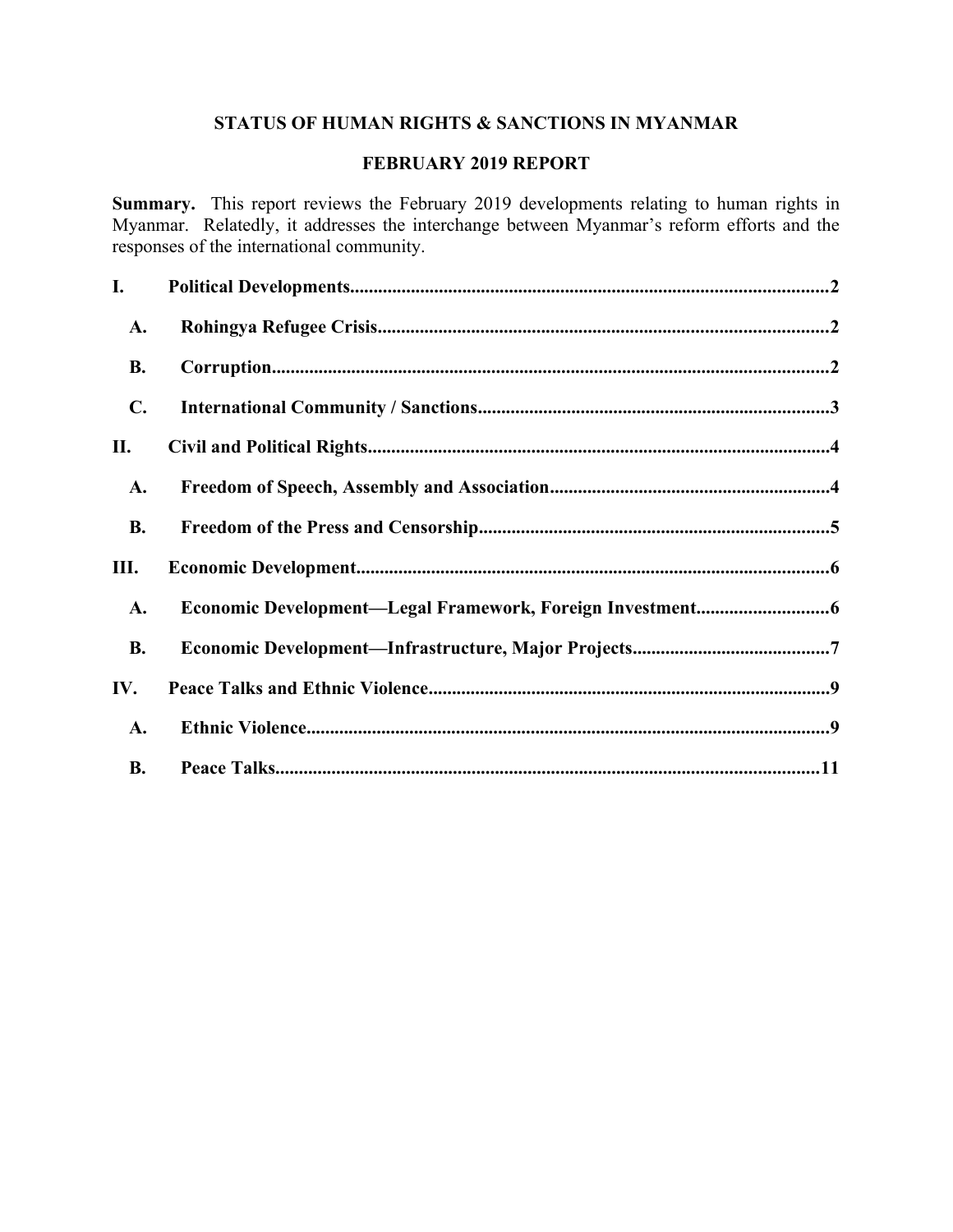# **I. Political Developments**

## <span id="page-1-2"></span><span id="page-1-0"></span>**A. Rohingya Refugee Crisis**

Violence in Rakhine State has continued to increase over the past month following an intensification of military activity in early January when the Arakan Army ("AA") attacked four police posts, reportedly killing thirteen officers. Myanmar soldiers have been shelling villages, detaining civilians, and blocking aid as part of a new crackdown in Rakhine State by some of the army units implicated in human rights violations against the Rohingya.<sup>1</sup> A young civilian woman was killed when Tatmadaw soldiers responded to a land mine explosion by firing their weapons into a village.<sup>2</sup> Villagers told Amnesty International that they had fled their homes under military bombardment, and when they returned to collect their belongings, they discovered that money and other valuables were missing. They suspected soldiers of the theft because troops had been securing the area.<sup>3</sup> The United Nations estimates that more than 5,200 people have been displaced by this recent fighting, with dozens of families reportedly fleeing into Bangladesh.<sup>4</sup> Most of these newly displaced people belong to Buddhist ethnic minorities and are not Rohingya.<sup>5</sup>

Repatriation of the Rohingya to their native state of Rakhine is still halted. Bangladesh's foreign minister, AK Abdul Momen, has called on Russia, China, India, and ASEAN states to help the country to tackle the Rohingya refugee crisis.<sup>6</sup> In an interview, Momen said that the Bangladeshi government proposed to establish a safe zone in Rakhine State. Momen believes that if a safe zone is created and monitored by China, Russia, India, and the ASEAN states, then the Rohingya people will be encouraged to return to their homes. He warned that if Rohingya refugees continue to live in squalid makeshift settlements for a longer period of time, there may be an increase in radicalism, threatening the stability not just of Myanmar and Bangladesh, but of the entire region.<sup>7</sup> In addition, Momen noted that guaranteeing Myanmar citizenship to the refugees who return to Rakhine will be a precondition of the proposal.<sup>8</sup> This has been supported by India, and Momen hopes that other countries will follow suit.

# <span id="page-1-1"></span>**B. Corruption**

The Anti-Corruption Commission's ("ACC") Corruption Prevention Unit will conduct trainings for officials of the ministries that have received the most public complaints.<sup>9</sup> Between November 2017 and December 2018, the ACC received 10,747 complaints, the majority of which were directed toward fourteen ministries.<sup>10</sup> The Ministry of Home Affairs received the most complaints.<sup>11</sup>

State Counselor Aung San Suu Kyi visited the Tanintharyi region, meeting with locals and delivering an address urging government employees to work "truthfully and transparently."<sup>12</sup> Her visit came after complaints were filed against Tanintharyi officials, including Lei Lei Maw, a regional minister accused of giving business contracts and government jobs to relatives.<sup>13</sup>

Online commenters leveled charges on Facebook against the Union Solidary and Development Party ("USDP"), a military-backed party.<sup>14</sup> The commenters called the USDP the "party of thieves" and accused it of illegal appropriation of public property.<sup>15</sup> In response, USDP spokesperson, Thein Tun Oo, called the commenters pawns of Western interests and insinuated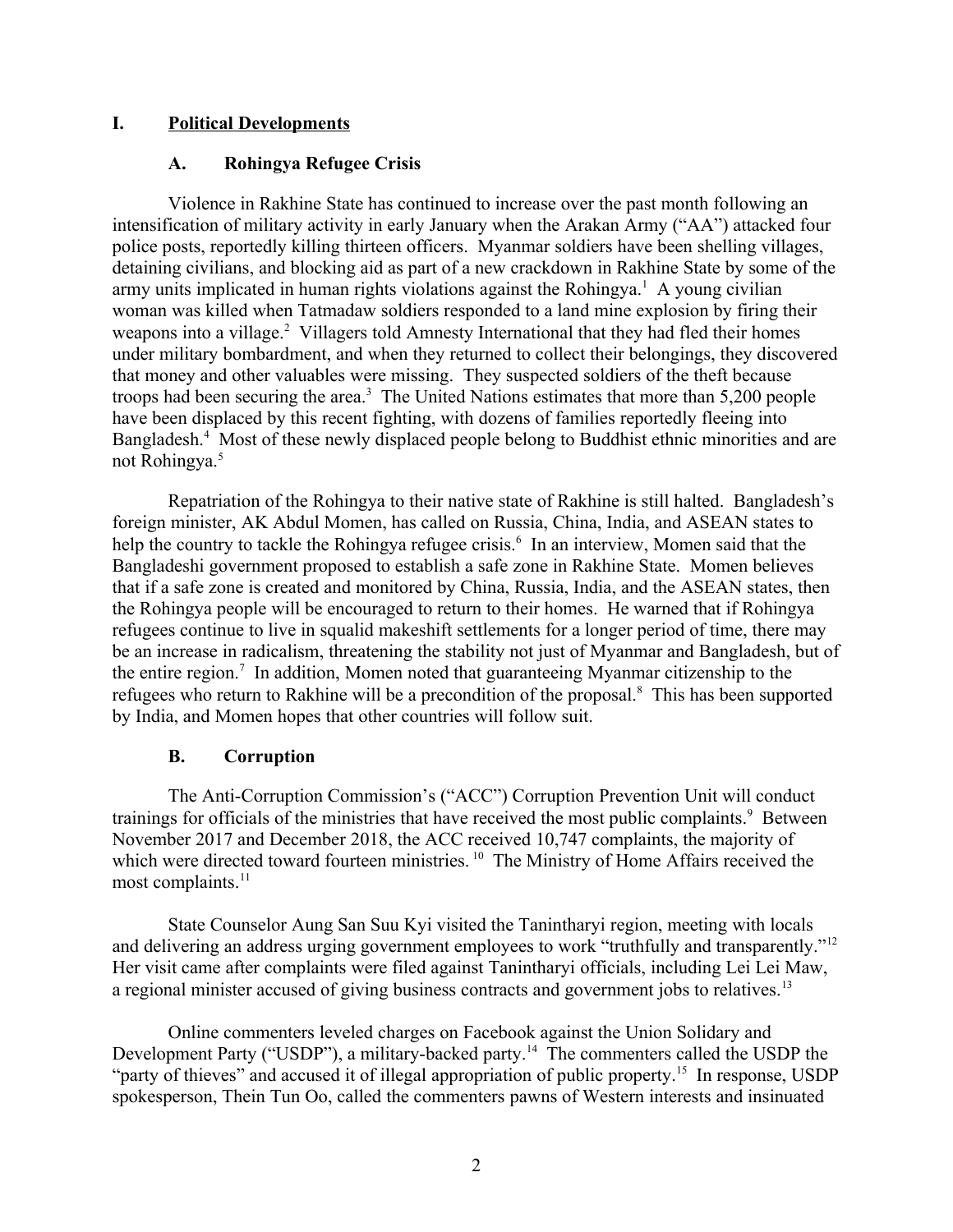that organized interests are behind the comments.<sup>16</sup> Thein Tun Oo also called attention to recent allegations against the government for corruption and questioned the government's record.<sup>17</sup>

On February 20, the Environmental Investigation Agency, a London-based environmental watchdog, published a report detailing corruption between Cheng Pui Chee, a late teak trader, and senior military and government officials.<sup>18</sup> The report alleged that Cheng Pui Chee had illegal arrangements with government officials allowing him to avoid paying fair value for teak, a commodity regulated by the state-run Myanmar Timber Enterprise.<sup>19</sup>

### <span id="page-2-0"></span>**C. International Community / Sanctions**

Bangladesh announced that it expects the international community to compel Myanmar to take back the Rohingya refugees. Over 1.1 million Rohingya are living in Bangladesh, including the recent arrival of over 700,000 who fled ethnic cleansing in the Rakhine State. Speaking at a seminar on February 12, Planning Minister MA Mannan said the international community needs to come forward to resolve the crisis. "Myanmar must take back Rohingyas from Bangladesh ensuring their all rights, including citizenship," he said. "It's not possible for Bangladesh to resolve the complex problem alone." Similarly, Director General of the foreign ministry's Southeast Asia wing, Delwar Hossain, said, "We expect more engagement of the international community so that Myanmar feels compelled to react in a decisive manner to create conducive environment so that their people can go back at the earliest possible."<sup>20</sup>

In New York, the question of justice dominated discussions at a February conference on the persecution suffered by the Rohingyas in Myanmar. Panelists, including international legal experts, Rohingya refugees, members of the diaspora and human rights activists called on the international community to take collective and decisive action against the Myanmar government. Without the specter of accountability or justice, the atrocities would simply multiply, according to Tun Khin, president of the Burmese Rohingya Organization UK. "The people in the [refugee] camps want justice," he said. "If there is no accountability, the oppression will continue. Why would the military stop if they know there will be no consequences for their actions?" Gregory Stanton, from Genocide Watch, told the conference that the Rohingya, who continue to suffer intimidation, murder and displacement, deserve protection, justice and ultimately reparation.<sup>21</sup>

The Myanmar Times reported that analysts are not expecting the EU or the U.S. to revoke Myanmar's tariff-free access to their markets in the coming months. Following a UN report last year examining human rights abuses inflicted on the Rohingya population by the Tatmadaw, the EU announced that it was considering trade sanctions against Myanmar, which could potentially revoke Myanmar's tariff-free access to the EU if implemented. However, according to a report by Fitch Solutions Macro Research, such trade sanctions are unlikely because they would significantly weaken the economy and undermine Myanmar's civilian government. "The human rights abuses at issue have been attributed to the Tatmadaw and Western policymakers have long expressed concern that imposing blanket trade sanctions would primarily harm ordinary citizens, weaken support for civilian leaders and push Myanmar firmly into China's sphere of influence," the report said. The EU has not yet triggered a formal sixmonth review of Myanmar's status under its 'Everything But Arms' trade initiative. The U.S. also has not imposed new sanctions on the country. Nevertheless, the report notes, "Even without sweeping trade sanctions, the government's implication in human rights abuses has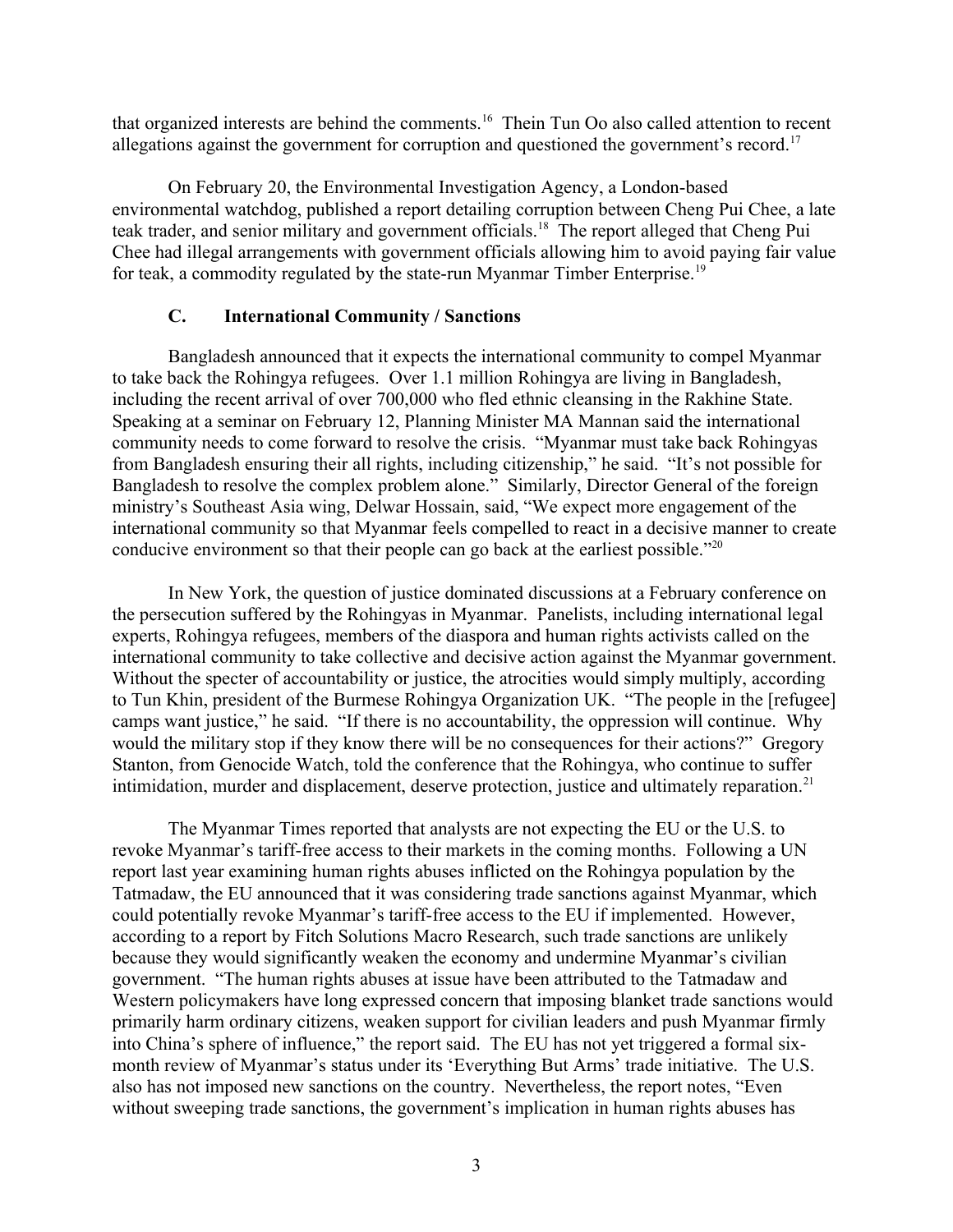generated significant reputational risks to doing business in Myanmar. Anecdotal evidence suggests that tourism from Western countries has been curtailed severely and would-be investors have stepped away due to wariness of reports surrounding Myanmar's internal conflicts."<sup>22</sup>

# **II. Civil and Political Rights**

### <span id="page-3-1"></span><span id="page-3-0"></span>**A. Freedom of Speech, Assembly and Association**

On February 1, police detained 20 ethnic rights activists for protesting against the Kayah State government's placement of a statue of independence hero General Aung San in Loikaw.<sup>23</sup> The activists, who were released on bail later the same day, were arrested under Article 19 of the Peaceful Assembly and Peaceful Procession Act, which prohibits people from protesting without first obtaining permission from police. The activists said the statue "stains" the history of Kayah State. On February 4, residents of Kayah State opposed to the statue set up a protest camp in front of the local office of the National League for Democracy.<sup>24</sup> Khun Thomas, spokesperson for the rights activists, said the protesters blame the ruling NLD for the statue of the late independence hero and that about 40 of them were camping out in front of the party office to demand that NLD officials meet with them and discuss their objections. On February 7, police detained 36 of the activists camped in front of the NLD's local office.<sup>25</sup> Township authorities rejected the group's permission to hold a protest on two occasions, according to the rights activists. Their first request was to protest at the park where General Aung San's statue has been erected.

The Kayah State government dropped lawsuits against the 55 rights activists charged for their participation in a series of protests over the past year against the installation of the statue of General Aung San in Loikaw.<sup>26</sup> A protest march against the statue by thousands of local residents led by the Karenni State Youth Force led to talks between the protest leaders and the state government. Police used water cannons and rubber bullets to disperse demonstrators who attempted to break through a police cordon. Over 20 people were injured in the clash. The demonstrators agreed to disperse in exchange for a promise that the lawsuits would be dropped. Since February 2018, authorities had opened 86 cases against 55 youths for protesting against the installation of the General Aung San statue, and for offenses relating to their efforts to promote a Kayah perspective on history. <sup>27</sup>

On February 22nd the European Commission ("EC") issued a press release indicating that the EC and the European External Action Service sent a high-level mission to Myanmar to evaluate the progress on human rights in Myanmar.<sup>28</sup> The mission focused on hate speech and media freedom, among other issues. While in Myanmar, the mission held discussions with the government of Myanmar and with United Nations agencies.

Wa Lone and Kyaw Soe Oo, the two Reuters reporters who have been imprisoned in Myanmar (while working on a story about the massacre of ten Rohingya men and boys), have been awarded a prestigious award for their reporting, the George Polk Award in Foreign Reporting.<sup>29</sup>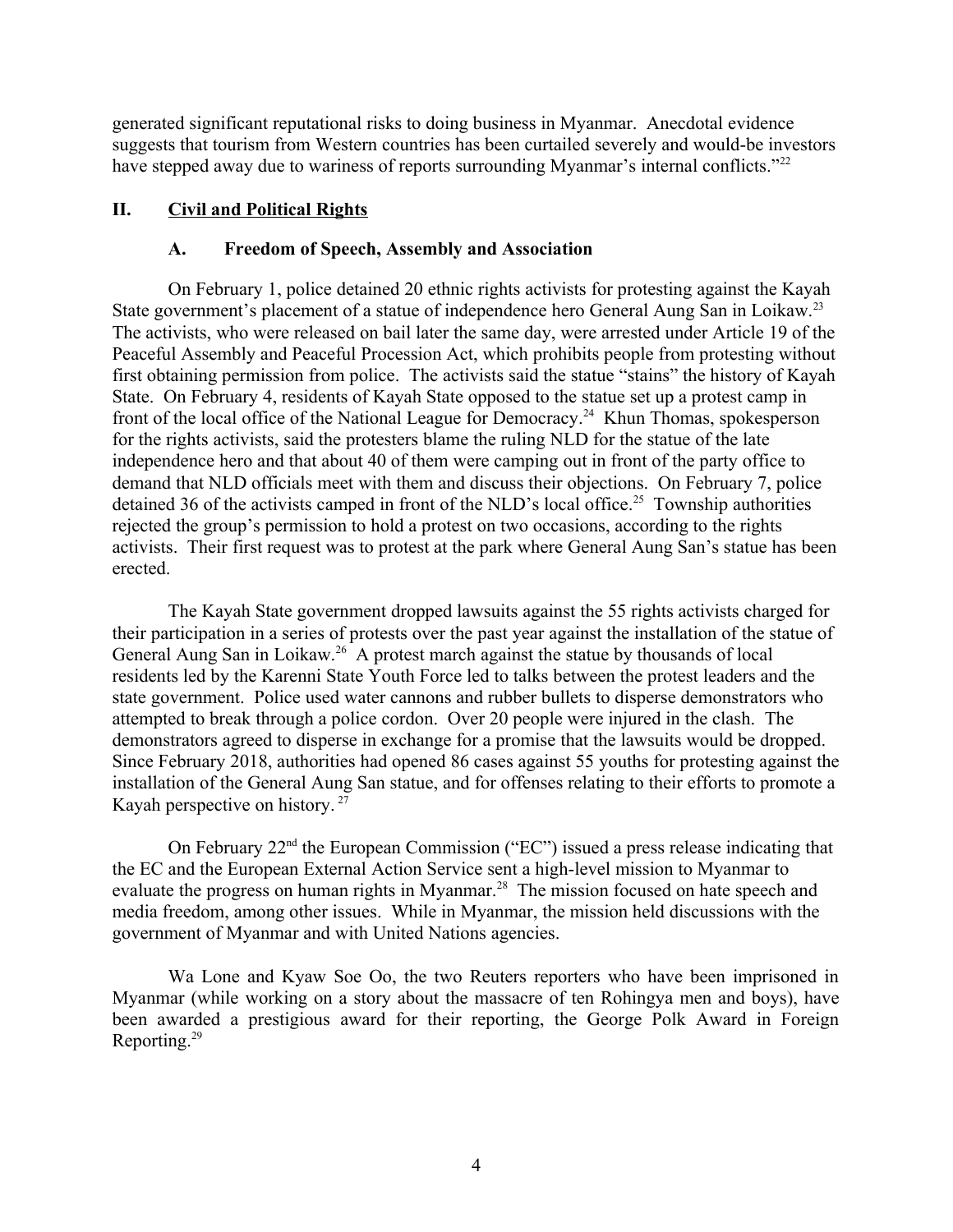#### <span id="page-4-0"></span>**B. Freedom of the Press and Censorship**

A court in Tanintharyi Region fined a local weekly paper 500,000 kyats (\$327) for a satirical article it published more than a year ago that offended the region's chief minister.<sup>30</sup> The editor-in-chief of the Tanintharyi Journal said the decision was not fair, especially given the government's efforts to establish a liberal democracy that respects the freedom of expression. The journal was sued by the deputy director of the regional government office over a November 20, 2017, article that referred to an unnamed female incumbent planning to contest a coming election for ward and village administrators. The complaint said the article was targeting the regional chief minister, Lei Lei Maw, and damaged the government's reputation. In December 2017, the journal was charged under Article 25 (b) of the Media Law — which carries a maximum fine of 1 million kyats for news that "deliberately affects" the reputation of s specific person or organization." The editor-in-chief said that he would consult with a lawyer before deciding whether to appeal.

Facebook has banned the Northern Alliance, a coalition consisting of the AA, the Kachin Independence Army ("KIA"), the Myanmar National Democratic Alliance Army ("MNDAA") and the Ta'ang National Liberation Army ("TNLA"), calling the groups "dangerous organizations."<sup>31</sup> Facebook said all related praise, support and representation of the AA, KIA, MNDAA and the TNLA would also be removed. In a statement, the company said, "There is clear evidence that these organizations have been responsible for attacks against civilians and have engaged in violence in Myanmar, and we want to prevent them from using our services to further inflame tensions on the ground." A spokesman for the AA said he was not aware of the ban and declined to comment. On Twitter, however, the group's deputy chief-of-staff, Nyo Tun Aung, said the alliance members were freedom fighters and questioned Facebook's decision to label them "dangerous organizations." Some Facebook users criticized the company's decision to take down the pages and accused it of selectively targeting armed groups that have not signed Myanmar's Nationwide Ceasefire Agreement ("NCA"). Facebook has been lambasted for its slow and ineffectual response to incendiary posts, particularly against Rohingya Muslims, for several years.<sup>32</sup>

Ten reporters for a Nay Pyi Taw news journal have been arrested by police over accusations that they demanded 200,000 kyats (\$132) from Saw Naing, a charcoal maker.<sup>33</sup> Saw Naing alleged that the reporters threatened to report to local authorities that he was making bamboo charcoal in the Kyaukphyu forest reserve if he did not pay them. The Ministry of Information said that the reporters have admitted to police that they had extorted about 1 million kyats from charcoal makers in the area over a five-day period. The chief editor of the Nay Pyi Taw Times, where the reporters worked, said the reporters had been falsely accused because they had filed assault and robbery charges against the charcoal makers and were there to investigate an illegal logging gang.

The two Reuters journalists jailed for seven years on charges linked to their reporting of the Rohingya crisis lodged an appeal with the Myanmar Supreme Court.<sup>34</sup> A statement from Reuters said, "Our petition asks that the Supreme Court finally provide justice to Wa Lone and Kyaw Soe Oo, reverse the lower courts' errors, and order the release of our journalists." The process is expected to take several months.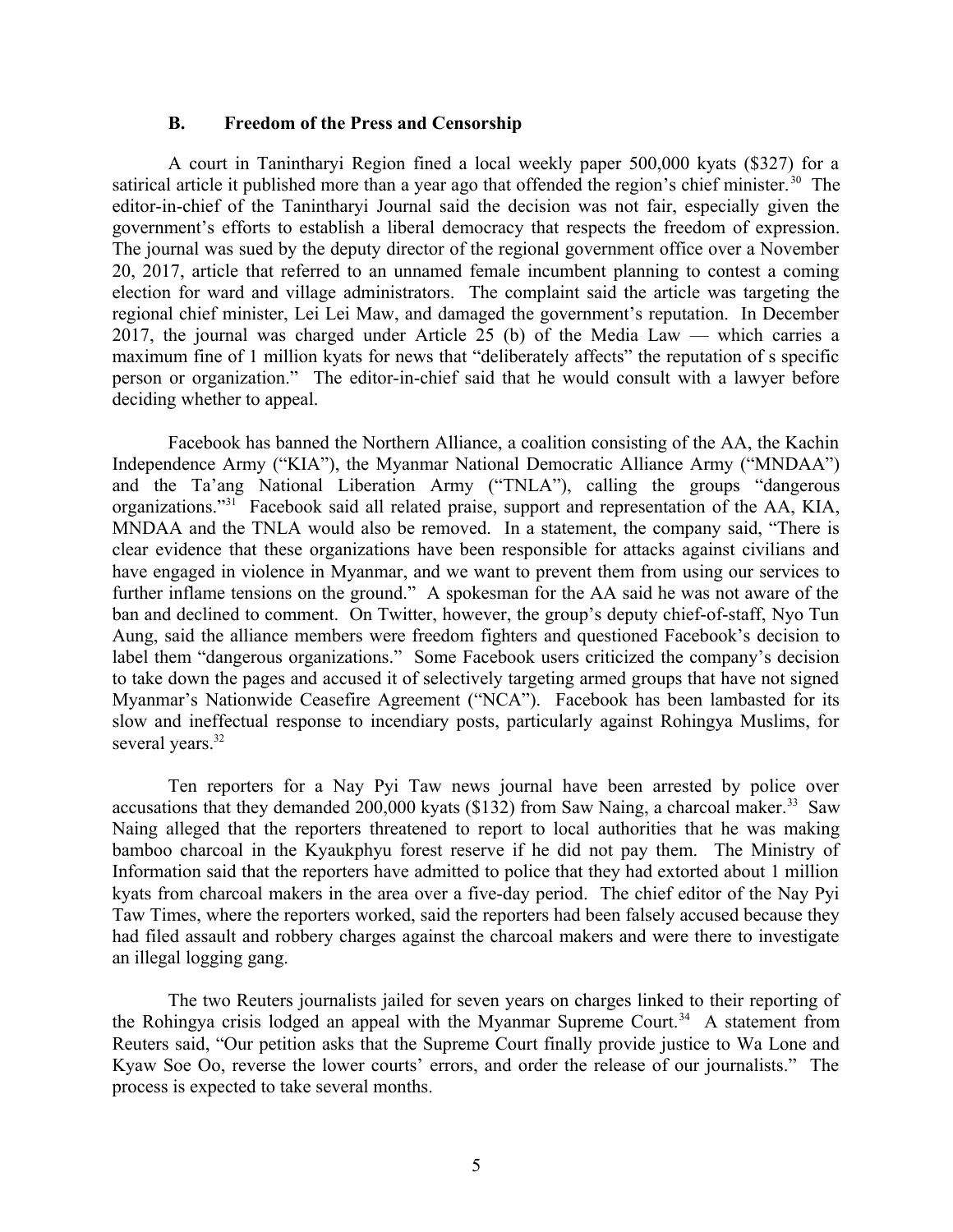A former police captain, Moe Yan Naing, who testified in court that the two Reuters journalists had been entrapped by police, was released after one year in jail on February 1.<sup>35</sup> Moe Yan Naing was arrested for violating the Police Disciplinary Act by testifying.

### **III. Economic Development**

### <span id="page-5-1"></span><span id="page-5-0"></span>**A. Economic Development—Legal Framework, Foreign Investment**

In 2018, foreign direct investment ("FDI") in Myanmar rose by close to 45% to an estimated value of \$4 billion. This is the third consecutive year of increase in FDI, driven by investment from the ASEAN region. Key sectors with strong FDI growth are the extractive industry, manufacturing industry, services industry and infrastructure sector.<sup>36</sup> However, the World Bank reported recently that the stream of FDI may slow in 2019 as new FDI commitments approved by the Directorate of Investment and Company Administration fell from \$4.1 billion in the first half of 2017-2018 by more than 50% to \$1.7 billion in the first half of 2018-2019.<sup>37</sup>

U.S. investors are showing interest in Myanmar following its recent efforts to open up and regulate several sectors of the economy, such as banking and finance, and education. In February, the U.S. Ambassador to Myanmar, Scot Marciel, met with businessmen from the Union of Myanmar Federation of Chambers of Commerce and Industry ("UMFCCI") to discuss potential investment opportunities. According to the Directorate of Investment and Company Administration, the U.S. has invested over \$400 million in 20 Myanmar companies over the past 30 years and is ranked as the 13th largest foreign investor in the country.<sup>38</sup>

At a Rakhine foreign investment forum on February 22, Myanmar State Counsellor Aung San Suu Kyi praised Rakhine State's "untapped" economic potential, particularly highlighting the promise of tourism, manufacturing and specifically the oil and gas sector as "one of the shining assets of Rakhine State." Aung San Suu Kyi glossed over the ethnic and religious conflict in Rakhine State, which led more than 740,000 Rohingya Muslims to flee to Bangladesh after a Tatmadaw crackdown in August 2017. Rakhine, a strategically important stretch of arable land covering Myanmar's western edge, with off-shore oil and gas deposits and a long coastline, is also one of the country's poorest states. The forum attracted participants from India, Japan, Korea, Thailand and China. China is currently building a large port in the south of Rakhine State and pipelines running through the State. Aung San Suu Kyi criticized the international community for focusing "narrowly on negative aspects related to problems" in the northern part of the State rather than the potential to uplift Rakhine through development. Rakhine, she said, is filled with opportunities and "warm and friendly people, all eager to be part of the development adventure."<sup>39</sup> The investment forum resulted in the signing of an estimated \$5.2 billion in new investment proposals, mainly in the hotel and tourism, agriculture, energy, livestock and fishery, production, construction and human resource and development sectors. <sup>40</sup>

On February 7, the leaders of several foreign investment groups in Yangon signed an open letter calling on foreign investors to invest in Myanmar, stressing the critical role foreign direct investment plays in the country's transition. "Having been in isolation for so long, Myanmar now requires the broad regeneration of its economy to meet the demands of modernday trade. As a result, there exists a significant range of private sector investment opportunities across every sector of the economy," the letter said, referencing the opportunities presented in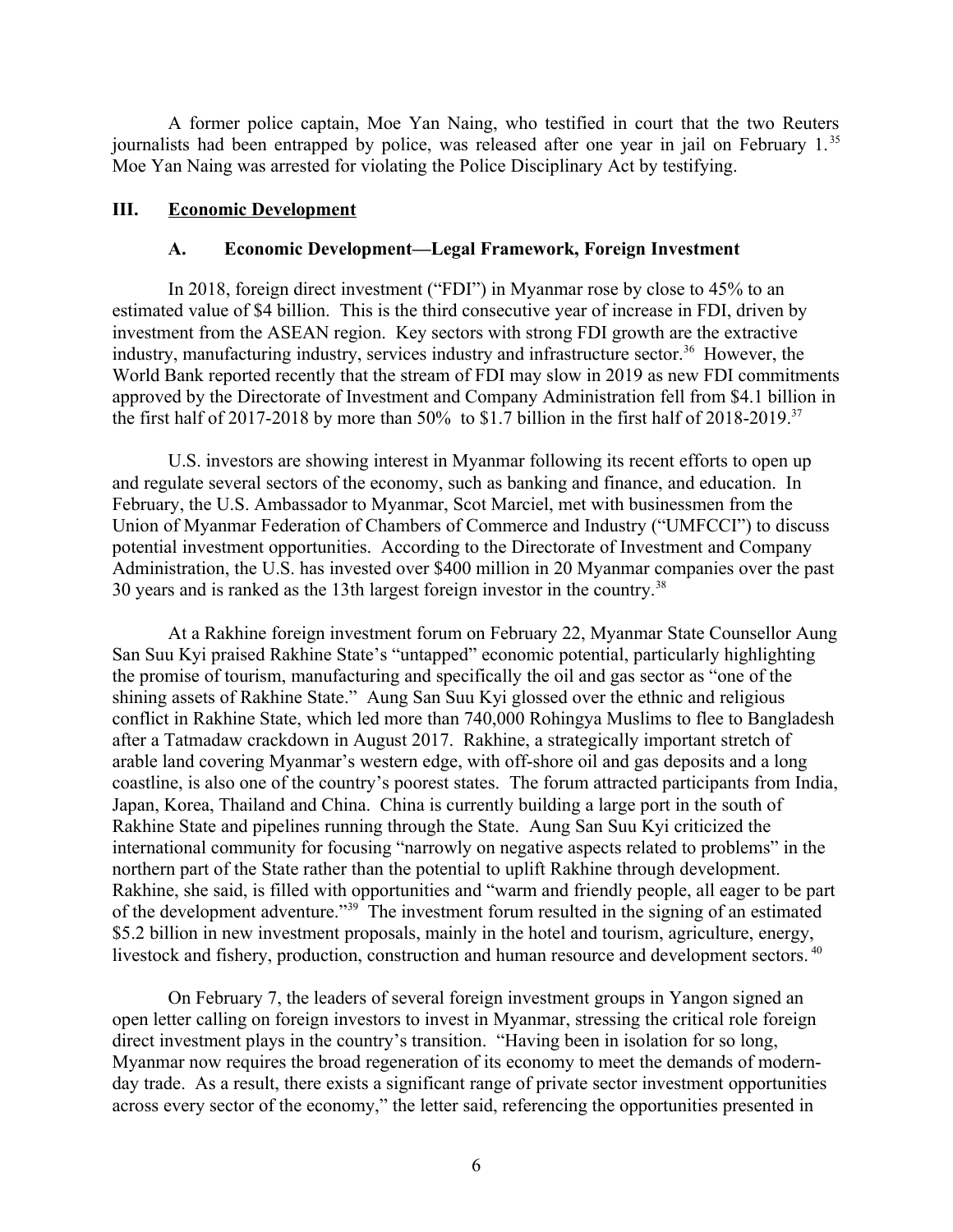the Myanmar Sustainable Development Plan which was announced last year. The letter was cosigned by the British, Australian, American, European, Italian, German and French chambers of commerce in Myanmar. These groups together include more than 600 companies from over 30 countries. "Existing investments by our members contribute significantly to transformative social and economic development from within Myanmar," the letter stated. The letter is a rare show of support for the government from the international business community. Trade with western economies has been critical for Myanmar's economic growth. The country's export industries have benefitted from its tariff-free access to the EU market since 2013, creating hundreds of thousands of jobs. However, Brussels is currently considering ending Myanmar's trade privileges due to alleged human rights violations in northern Rakhine State.<sup>41</sup>

Myanmar is offering a tax exemption to entrepreneurs investing in a New Yangon City Project, with the aim of attracting even more investors to the city expansion project on lands west of Yangon River. Investors in Zone-1 are offered a seven-year tax break, while those investing in Zone-2 are offered a five-year tax break. Investors in Zone-3 are offered a threeyear tax break. The New Yangon Development Company ("NYDC"), which is fully owned by the Yangon region government, is implementing the project. According to the Yangon regional government, the project is expected to create about 2 million jobs. Phase-1 of the project will include the construction of five townships, two bridges, a 26-km-long arterial road, a 10 squarekilometer industrial zone, an electric power generation factory and facilities, and water treatment plants.<sup>42</sup>

In January 2019, Singapore-based Ascent Capital Partners Pte. Ltd. launched its first Myanmar-focused private equity fund backed by sovereign wealth fund Temasek and the Asian Development Bank ("ADB"). ADB signed an agreement to invest \$10 million into the Myanmar-focused private equity fund to provide much-needed capital investment for the growth and expansion of small and medium-sized enterprises ("SMEs"). The fund aims to support local companies, particularly SMEs led by women or with potential to make a significant contribution to inclusive and sustainable economic growth in Myanmar.<sup>43</sup>

The Myanmar Government has begun efforts to reform the country's intellectual property laws. The Ministry of Education, Science and Technology and other government agencies have prepared four draft bills for (i) a trademark law, (ii) an industrial design law, (iii) a patent law, and (iv) a copyright law. On January 30, the Assembly of the Union passed the trademark and the industrial design bills. However, both laws will only be effective and implemented after the Myanmar President passes relevant notifications.<sup>44</sup>

The latest regulation by the Central Bank of Myanmar ("CBM") permitting foreign institutions to invest up to 35% in local banks has been well-received by the banking and financial industry. However, experts have flagged the need for further clarity in its provisions. The experts requested that the CBM further clarify if foreign banks are allowed to invest solely in public banks or if they are free to invest in private banks or family-owned banks. The recent regulation of the CBM comes shortly after it also permitted foreign banks to expand their networks and services, including lending to local banks, in November last year.<sup>45</sup>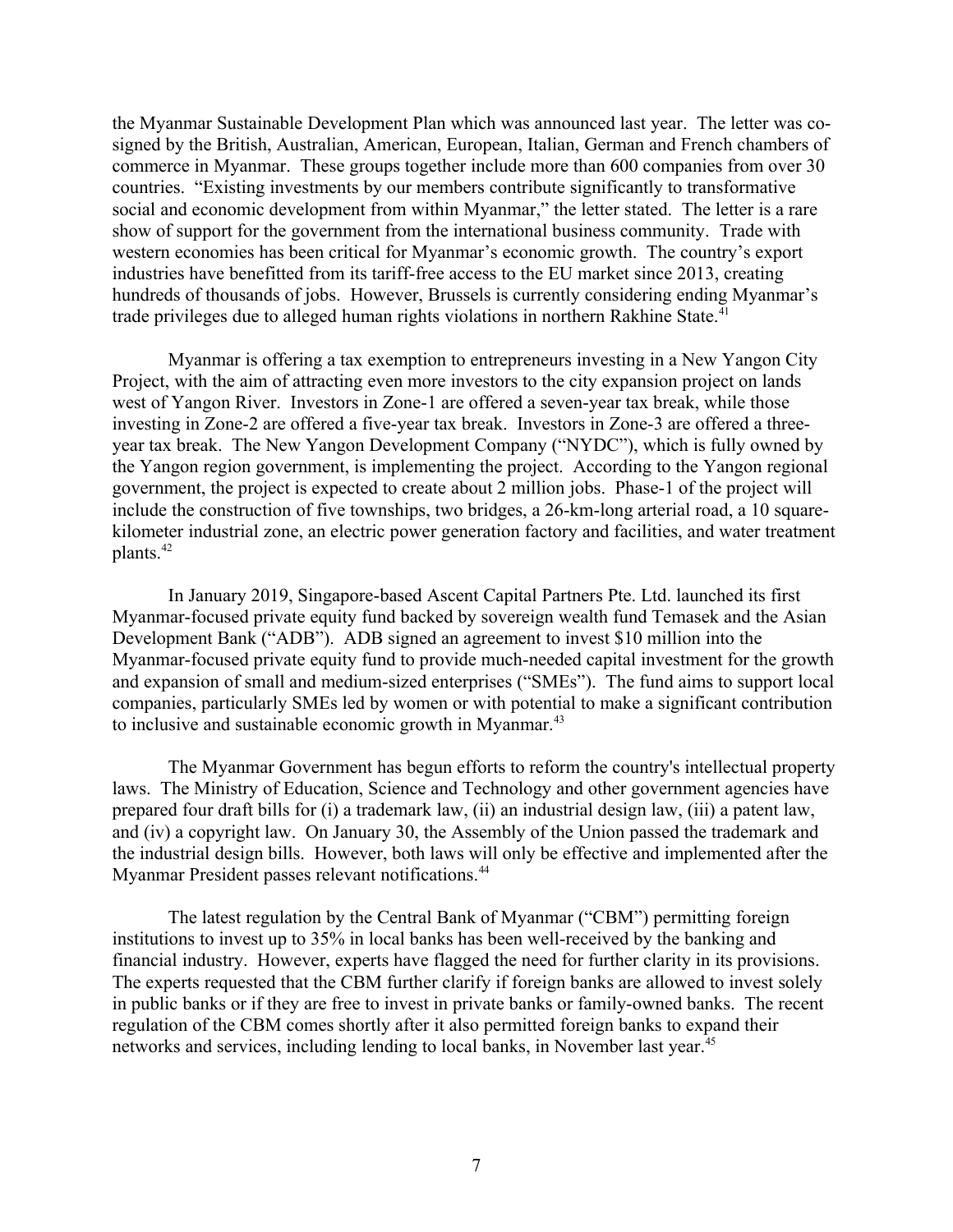#### <span id="page-7-0"></span>**B. Economic Development—Infrastructure, Major Projects**

The first meeting of the Steering Committee for Implementation of Beijing's Belt and Road Initiative ("BRI") in Myanmar occurred on Monday, February 18 in Naypyitaw. During the meeting, Aung San Suu Kyi, who chairs the panel, emphasized the need to thoroughly scrutinize the projects in the initiative and assess the short and long term impacts on the country and the public. The steering committee comprises 25 members including 18 Union ministers (from ministries ranging from Home Affairs to Hotels and Tourism); five chief ministers (from Kachin, Mandalay, Rakhine, Yangon and Shan states); the foreign affairs permanent secretary; and the chairman of the Naypyitaw Council.<sup>46</sup>

On February 1, the Myanmar Times reported that the Muse-Mandalay Kyaukphyu railway line, for which the China Railway Eryuan Engineering Corporation started a partial survey, is expected to be one of the largest road and railway projects in the country.<sup>47</sup>

Speculation is rising in Myanmar about the future of the suspended Myitsone hydropower project.<sup>48</sup> The project is an important unresolved issue in China-Myanmar infrastructure cooperation, and its abrupt suspension has tested political trust between the two countries. Thaung Tun, chairman of Myanmar's investment commission, has put forth alternative options including scaling back the dam, moving it to a different location or offering the operator an alternative project at an investment conference on January 29. The renewed claims and hurry to revive the project led to protest by thousands of people in Kachin State, calling for a permanent stop to the project amongst concerns by ethnic Kachin people.<sup>49</sup>

AsiaBaseMetals Inc. announced its intention to pursue mining opportunities in Myanmar and, in connection with its announcement, has filed for and obtained a registration from the Directorate of Investment and Company Administration, which handles company registrations for foreign businesses and serves as a secretary to the Myanmar Investment Commission.<sup>50</sup>

February 13 saw the kickoff of the construction of a Japan-funded bridge in Myanmar with a groundbreaking ceremony in Yangon.<sup>51</sup> The bridge, funded by a ¥31 billion (K427.5) billion) low-interest loan from the Japan International Cooperation Agency, will be constructed over the Bago River and is expected to be completed by the end of 2021. The 2-kilometer-long bridge will allow heavy container trucks to access the SEZ via a shorter and more convenient route than at present.

On February 14, Deputy Construction Minister Kyaw Lin announced that a final approval for the development of the Eco Green City project is expected to be inked before the end of this month.<sup>52</sup> The project aims to meet expectations set out under the Yangon 2040 Master Plan to build a new smart city providing low-cost housing and rental homes for low-income earners, as well providing jobs to improve social standards. The Eco Green City is next in line in a series of four projects slated for development by the Urban and Housing Development Department in joint ventures with the private sector. In total, the project will consist of the equivalent in value of 4,000 low-cost housing units or about 3,000 affordable housing units over 200 acres of land. About \$2 billion will be spent on the project over ten years. Some 50,000 jobs will be created during the project implementation period, and about 15,000 permanent jobs after completion of the project.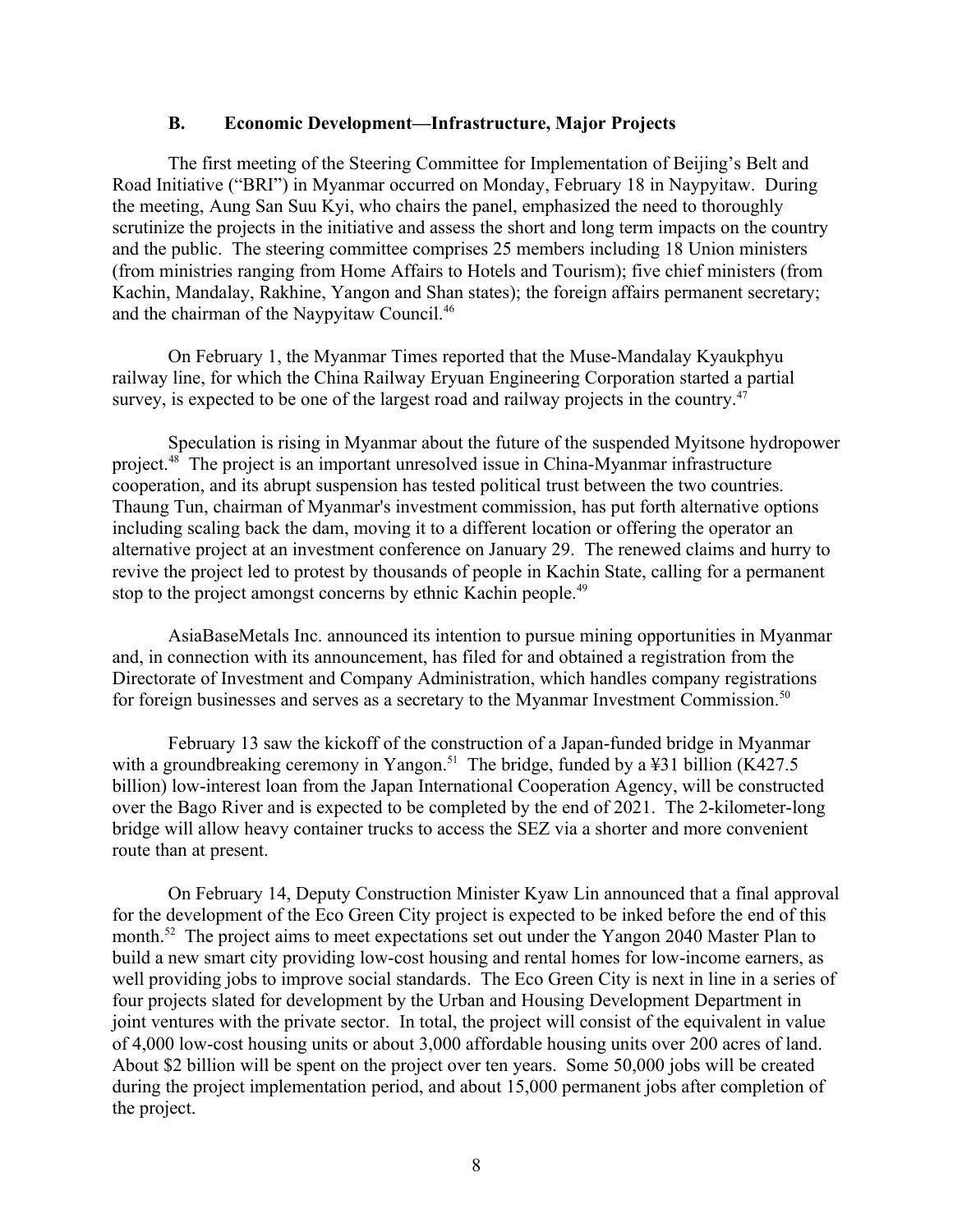A housing project to be built in Yay Tagon Taung in Mandalay Region's Patheingyi Township is expected to create tens of thousands of jobs.<sup>53</sup> The project site is on 202 hectares of land on a golf course owned by the Mandalay City Development Committee about six kilometers east of Mandalay city. The project's master plan features an economic zone, golf course zone and housing zone. The development will include residences, a school, hospital, hotels, golf course, playgrounds and a shopping mall. Work has already begun, and the project is expected to take three to six years.

Ye Htut Aung, Deputy Director General of the Department of Civil Aviation, announced that Surbung Airport in Falam Township, Chin State, will open in September 2020.<sup>54</sup> This will be the first major airport in the state.

### **C. Land Seizures**

The six-month window for the registration of vacant, fallow and virgin land for the use of agribusiness in accordance with the newly amended Vacant, Fallow and Virgin Lands Management Law will come to a close on March  $11.^{55}$  The law gave rise to public outcry from those who condemned it as unfair and a threat to land rights of the ethnic minority groups who practice traditional customary tenure and who fear losing their lands that they own without legal statutory tenure. The Chin Land Affairs Network ("CLAN"), with members from all nine townships of Chin State, urged for the law to be revoked, saying it would ignite conflict in the area. In December, the Karen National Union ("KNU") publically objected to the law and urged for it to be revoked, saying it goes against the principles of the NCA, which stipulates that the drafting of land policies is to take place at sessions of the Union Peace Conference.

The Kayin State government has demolished 30 houses that were illegally built on forest land in the Democratic Karen Buddhist Army's ("DKBA") new town project in Myawady Township. A spokesperson for the Forest Department said that the houses were demolished because the owners of the structures did not dismantle them after receiving two weeks' notice. The spokesperson also said, "The houses have been removed as no one was staying in them." The land was originally owned by residents in the area who had no title deeds. When the DKBA started to implement its new town plan in 2017, they started selling the land to non-residents. The State Agriculture and Irrigation minister said that the state government had never approved the project and that demolition will continue until all of the structures have been removed.<sup>56</sup>

The government-led Leading Committee for Farmers Rights, Protection and Promoting of Interests set a fine for the use of farmland for purposes other than growing crops.<sup>57</sup> The fine is set at 30% of the land's market value. The deputy permanent secretary of the ministry said that many businesses are using farmland for commercial purposes without applying for permits.

### **IV. Peace Talks and Ethnic Violence**

#### <span id="page-8-1"></span><span id="page-8-0"></span>**A. Ethnic Violence**

More than 120 residents of Chin State's Paletwa Township displaced by fighting between the Tatmadaw and the Arakan Army(AA) are taking shelter in territory under the control of the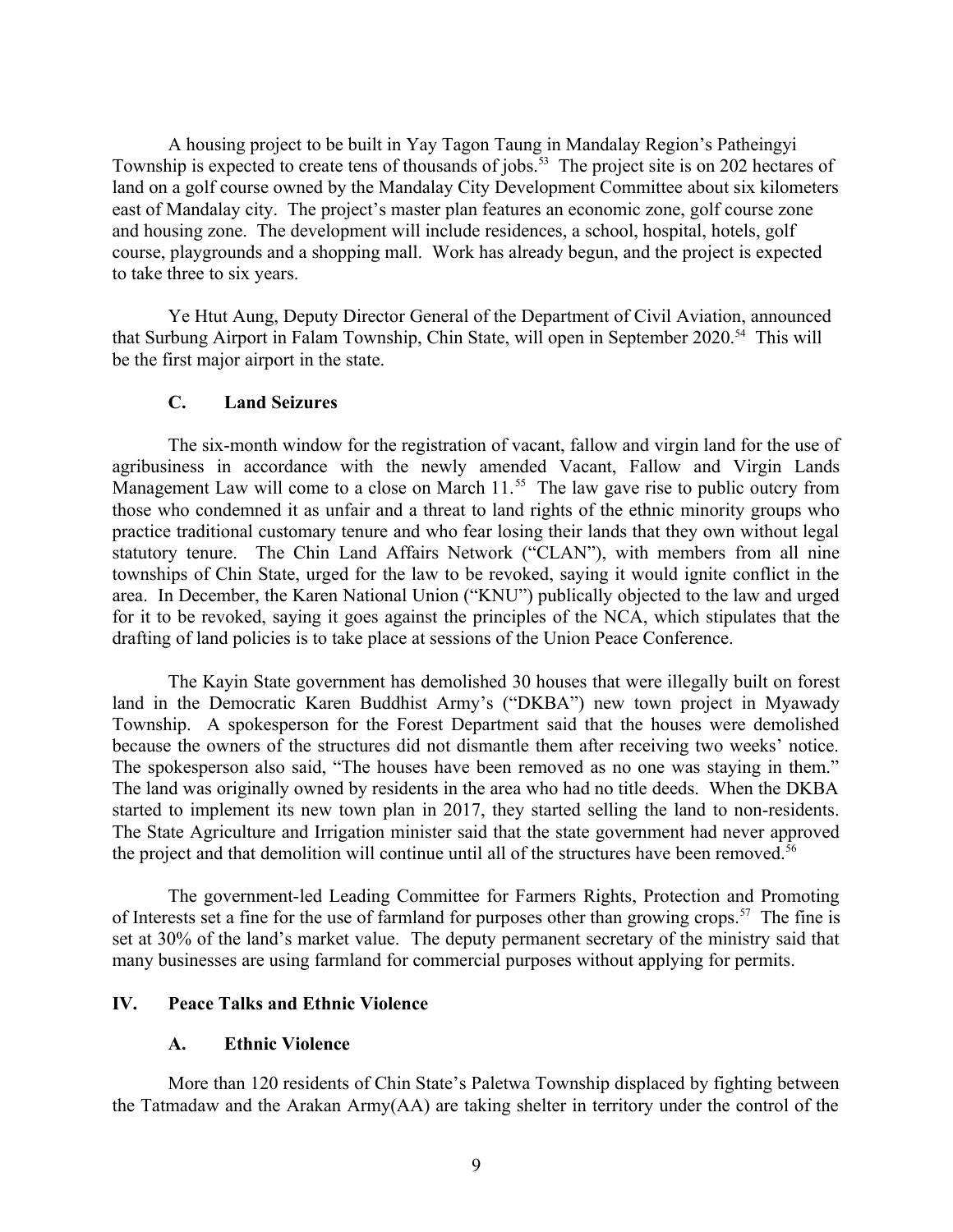AA near the border with India.<sup>58</sup> An additional 250 displaced Arkanese and ethnic Chin from Paletwa Township were displaced into neighboring Bangladesh.<sup>59</sup> Clashes from January 20-February 4 have displaced people in seven villages, including Khamaungwa, Kin Talin, Khaw Sa and Tawagu. Fighting between the AA and the Tatmadaw continued, displacing a further 500 residents of Saung Du Village in northern Rakhine State's Kyauktaw Township between February 9-10. $60$ 

At least three burned bodies were found on February 21, two days after a series of clashes between the Tatmadaw and AA near Yan Aung Pyin village in northern Rakhine State.<sup>61</sup> The military announced it had killed nine AA insurgents and seized one RPG, but the AA said it lost only three fighters during the clashes. The AA also announced that it had killed at least 30 Tatmadaw troops in a series of clashes in Mrauk-U Township. Based on firsthand eyewitness accounts, indiscriminate shootings by Tatmadaw troops in northern Rakhine State clearance operations have killed two civilians this month. The Office of the Commander-in-Chief said a Myanmar military major was killed during fighting with the AA in northern Rakhine State's Buthidaung Township, near where the rebel group killed 13 border police officers in early January. Brigadier General Zaw Min Tun, a spokesman with the office, identified the dead officer as Major Aung Ko Nyein. <sup>62</sup>

The Rakhine State government granted permission to state police and the Tatmadaw to carry out a household check operation in seven townships of northern Rakhine State, in an attempt to find members of the AA who may be hiding in the villages. $63$  The Rakhine State government received reports in January stating that AA members are mingling in villages in several townships in northern Rakhine. The Union government has opened a case against the AA under the Counter Terrorism Act for attacking four border outposts in northern Rakhine in which 13 policemen were killed and dozens of firearms and a large quantity of ammunition were seized on January 4. On February 4, police arrested 26 people in northern Rakhine State's Kyauktaw Township on suspicion of having connections with the AA.<sup>64</sup> A social activist, Ko Zaw Win, from Kyauktaw Township said those arrested are 24 displaced villagers from Shin Let Wa village, located in an active conflict zone in the upper Paletwa region in Chin State, and the married couple who hosted the displaced villagers.

Amid intense fighting between the Tatmadaw and the AA in northern Rakhine, AA Major-General Tun Myat Naing told the Arakanese public that the AA will build a temporary headquarters in Rakhine State in the near future.<sup>65</sup> He also urged Arakanese who live abroad to return to Rakhine State to take part in what he said was a turning point in the history of the region.

The AA warned private bus companies in Rakhine State not to transport Tatmadaw troops after learning that the military was using private vehicles in addition to its own trucks to move its personnel into conflict zones.<sup>66</sup> The AA told all private transport companies to report their passenger information to the AA in a timely manner via email or the Viber social media platform. It said it would not be responsible for what happened to those highway coach owners who failed to follow the order. It also urged the Arakanese public to avoid traveling in the region at night and to steer clear of private vehicles carrying soldiers. The AA claimed responsibility for mine blasts involving two coaches in Ponnagyun Township, saying the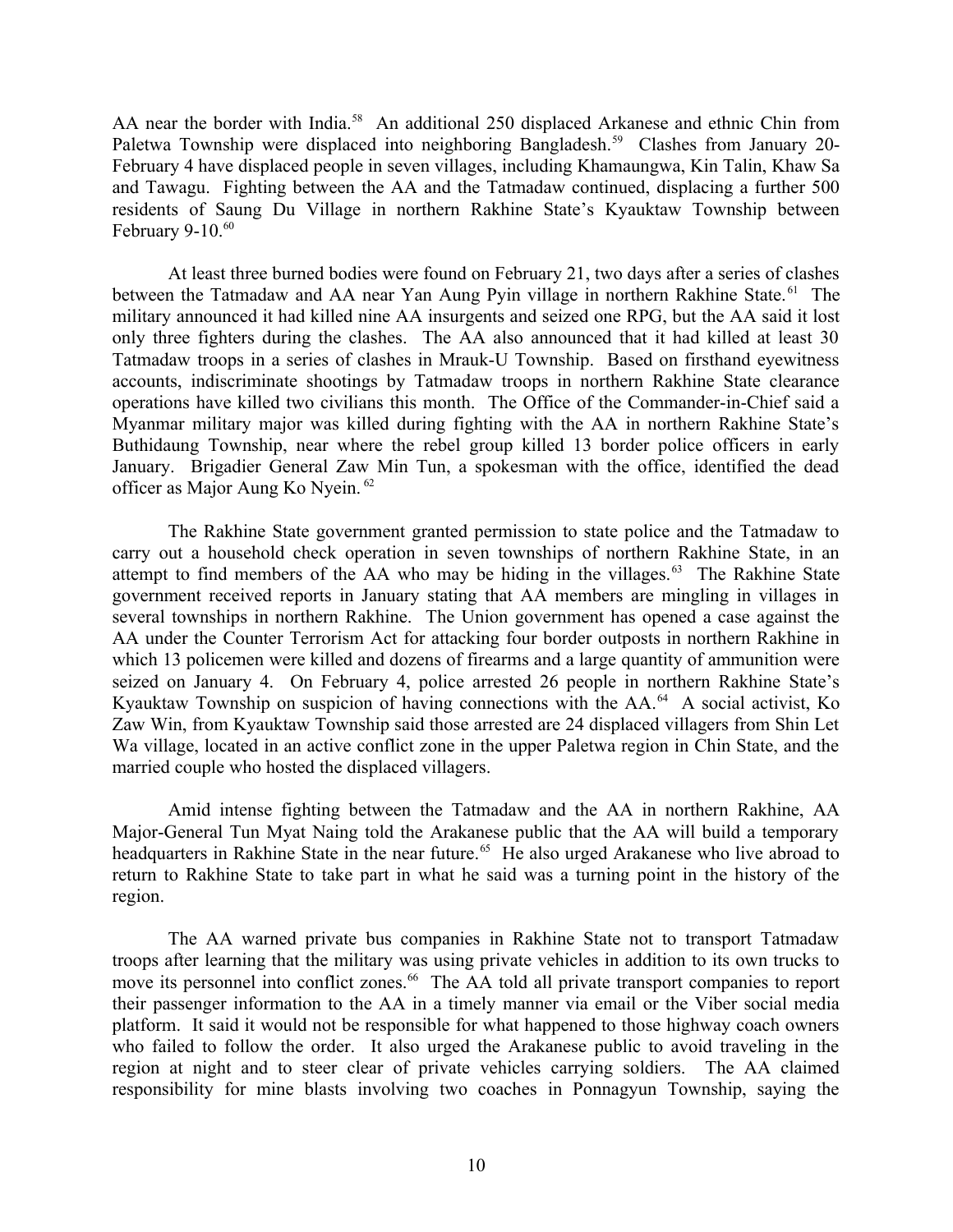vehicles were carrying Tatmadaw troops from Sittwe to a location in northern Rakhine State. Footage that went viral online shows two express coaches as they were struck by the mines. In a previous statement, the AA claimed that one of the vehicles was forced to return to Sittwe to seek medical treatment for wounded passengers.

Three explosive devices detonated in Rakhine State's Ann Township minutes after a military convoy passed through the area on February  $4.67$  No one was injured in the explosion. Township administrator Ko Ko Myat said, "Those mines were targeting the military convoys. But because they only exploded 15 minutes after the convoy passed the area, no man or truck was damaged." The Tatmadaw cleared the area afterwards, searching for the culprits.

The International Committee of the Red Cross ("ICRC") announced that a number of its activities in northern Rakhine State have been stalled for weeks due to ongoing fighting between the Tatmadaw and the AA.<sup>68</sup> On January 10, the state government banned international relief agencies, including those affiliated with the United Nations, from five townships in northern Rakhine. The ICRC and World Food Program were exempt. However, the Tatmadaw has also blocked aid shipments from local civil society groups and limited the access of the ICRC and World Food Program.

The National Socialist Council of Nagaland-Khaplang ("NSCN-K") denied the Tatmadaw's accusation that it violated their bilateral ceasefire agreement and said that it expects government troops to withdraw from its headquarters in the Naga Self-Administered Zone of Sagaing Region peacefully.<sup>69</sup> The group's headquarters in Taga village were occupied by the Tatmadaw troops in late January, after the Tatmadaw began an operation against Indian rebel groups disguised as NSCN-K fighters in the area. From January 29 to February 5 the Tatmadaw seized three outposts and two military training schools run by rebel groups fighting the Indian government in Assam and Manipur. It also seized small weapons and ammunition. The Tatmadaw accused the NSCN-K of allowing rebels against the Indian government to shelter in its areas and said it arrested six NSCN-K members and two Kathae rebels. It claimed to have "evidence that Kathae and Assam insurgents resided [in the area] and relevant documents on [their] links with [the] NSCN-K."

More than 1,000 residents of northern Shan State's Kyaukme Township fled their homes to escape fighting between the Shan State Progress Party ("SSPP") and Restoration Council of Shan State ("RCSS").<sup>70</sup> The Myanmar Red Cross Society, the Ministry of Social Welfare, Relief and Resettlement, non-governmental organizations and regional lawmakers have distributed relief supplies to the families, but many still do not have enough food.

#### <span id="page-10-0"></span>**B. Peace Talks**

The Myanmar government has agreed to meet the Northern Alliance, a coalition consisting of the AA, the KIA, the MNDAA and the TNLA, as a single entity for peace talks.<sup>71</sup> The government previously would only negotiate bilaterally with the members. The meeting will take place in Kunming, China on February 24.<sup>72</sup>

Tatmadaw commander-in-chief Senior General Min Aung Hlaing met with Kachin religious leaders to discuss internally displaced persons ("IDPs"), the peace process and the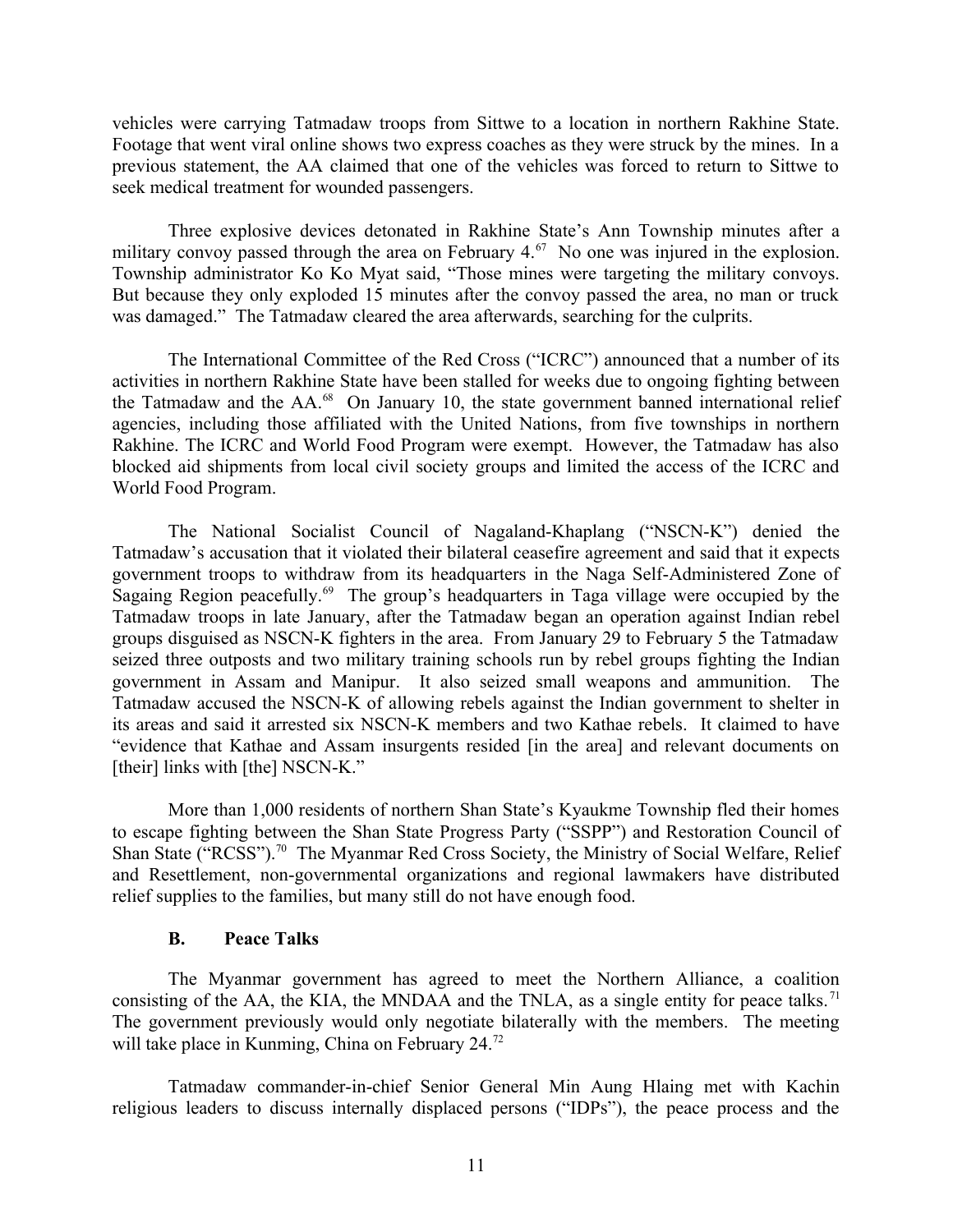controversial China-backed Myitsone Dam project, amid discussions with the Kachin armed group on how to move forward with peace negotiations.<sup>73</sup> The Kachin Baptist Convention ("KBC") expressed a desire to create transparency in the peace process focusing on lasting peace, and securing the return of IDPs with the help of Kachin groups, including religious and community-based organizations.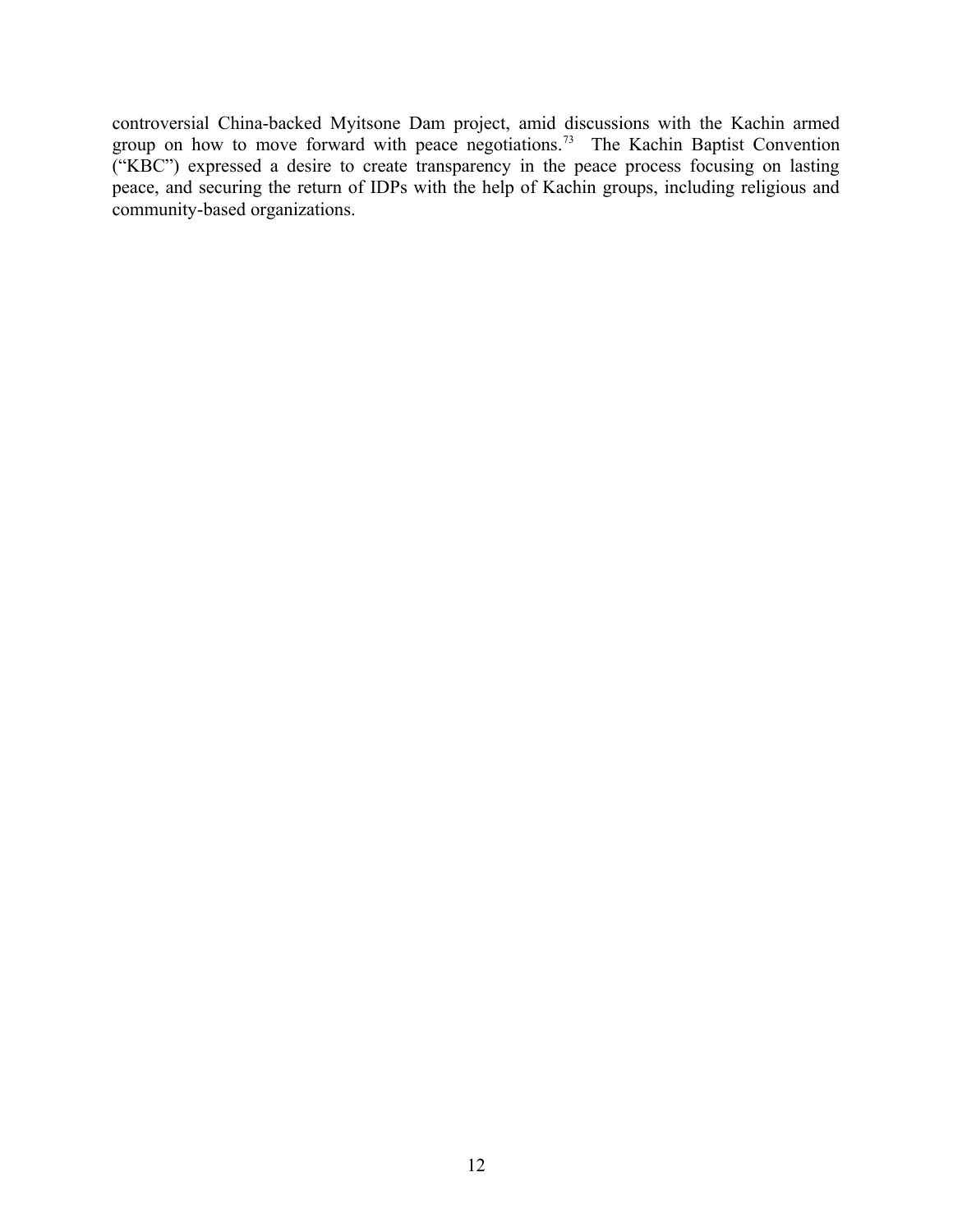<sup>1</sup> The Guardian: [https://www.theguardian.com/world/2019/feb/11/myanmar-army-shelling-villages-in-rakhine-state-rights-group](https://www.theguardian.com/world/2019/feb/11/myanmar-army-shelling-villages-in-rakhine-state-rights-group-told)[told.](https://www.theguardian.com/world/2019/feb/11/myanmar-army-shelling-villages-in-rakhine-state-rights-group-told)

<sup>2</sup> Radio Free Asia: <https://www.rfa.org/english/news/myanmar/villager-dies-in-shootout-02212019165505.html>.

<sup>3</sup> Al Jazeera: [https://www.aljazeera.com/news/2019/02/myanmar-forces-violating-human-rights-rakhine-unrest-amnesty-](https://www.aljazeera.com/news/2019/02/myanmar-forces-violating-human-rights-rakhine-unrest-amnesty-190211033817667.html)

[190211033817667.html](https://www.aljazeera.com/news/2019/02/myanmar-forces-violating-human-rights-rakhine-unrest-amnesty-190211033817667.html).

<sup>4</sup> The Guardian: [https://www.theguardian.com/world/2019/feb/11/myanmar-army-shelling-villages-in-rakhine-state-rights-group](https://www.theguardian.com/world/2019/feb/11/myanmar-army-shelling-villages-in-rakhine-state-rights-group-told)[told.](https://www.theguardian.com/world/2019/feb/11/myanmar-army-shelling-villages-in-rakhine-state-rights-group-told)

5 *Id.*

8

<sup>6</sup> Al Jazeera: [https://www.aljazeera.com/news/2019/02/bangladesh-proposes-safe-zone-myanmar-rohingya-refugees-](https://www.aljazeera.com/news/2019/02/bangladesh-proposes-safe-zone-myanmar-rohingya-refugees-190213100737893.html)

[190213100737893.html](https://www.aljazeera.com/news/2019/02/bangladesh-proposes-safe-zone-myanmar-rohingya-refugees-190213100737893.html). 7 *Id.*

*Id*.

<sup>9</sup> The Irrawaddy, Feb. 6, 2019, [https://www.irrawaddy.com/news/burma/anti-corruption-commission-trains-officials-problem](https://www.irrawaddy.com/news/burma/anti-corruption-commission-trains-officials-problem-ministries.html)[ministries.html](https://www.irrawaddy.com/news/burma/anti-corruption-commission-trains-officials-problem-ministries.html).

 $\frac{10}{11}$  *Id.* 

<sup>11</sup> *Id.*

<sup>12</sup> The Irrawaddy, Feb. 14, 2019, [https://www.irrawaddy.com/news/burma/daw-aung-san-suu-kyi-tanintharyi-discipline-local](https://www.irrawaddy.com/news/burma/daw-aung-san-suu-kyi-tanintharyi-discipline-local-officials.html)[officials.html](https://www.irrawaddy.com/news/burma/daw-aung-san-suu-kyi-tanintharyi-discipline-local-officials.html).

- $\frac{13}{14}$  *Id.* 14 The Irrawaddy, Feb. 26, 2019, [https://www.irrawaddy.com/news/burma/usdp-hits-back-at-party-of-thieves](https://www.irrawaddy.com/news/burma/usdp-hits-back-at-party-of-thieves-accusations.html)[accusations.html](https://www.irrawaddy.com/news/burma/usdp-hits-back-at-party-of-thieves-accusations.html).
- $\frac{15}{16}$  *Id.*

 $\frac{16}{17}$  *Id.* 

 $\frac{17}{18}$  *Id.* 

<sup>18</sup> Frontier Myanmar, Feb. 20, 2019, <https://frontiermyanmar.net/en/the-teak-kingpin-and-corruption-in-the-timber-trade>. <sup>19</sup> *Id.*

<sup>20</sup> BDNews24, February 13, 2019: [https://bdnews24.com/bangladesh/2019/02/13/bangladesh-expects-international-community-to](https://bdnews24.com/bangladesh/2019/02/13/bangladesh-expects-international-community-to-compel-myanmar-to-take-back-rohingyas)  [compel-myanmar-to-take-back-rohingyas.](https://bdnews24.com/bangladesh/2019/02/13/bangladesh-expects-international-community-to-compel-myanmar-to-take-back-rohingyas)

<sup>21</sup> Al Jazeera, February 9, 2019: [https://www.aljazeera.com/news/2019/02/rohingya-activists-demand-action-myanmar-nyc-summit-](https://www.aljazeera.com/news/2019/02/rohingya-activists-demand-action-myanmar-nyc-summit-190209075827735.html)  [190209075827735.html](https://www.aljazeera.com/news/2019/02/rohingya-activists-demand-action-myanmar-nyc-summit-190209075827735.html).

<sup>22</sup> Myanmar Times, February 27, 2019:<https://www.mmtimes.com/news/trade-sanctions-eu-us-unlikely-analysts.html> <sup>23</sup> The Irrawaddy, February 1, 2019: [https://www.irrawaddy.com/news/burma/20-activists-arrested-protesting-gen-aung-san-statue](https://www.irrawaddy.com/news/burma/20-activists-arrested-protesting-gen-aung-san-statue-loikaw.html)[loikaw.html](https://www.irrawaddy.com/news/burma/20-activists-arrested-protesting-gen-aung-san-statue-loikaw.html).

<sup>24</sup> The Irrawaddy, February 4, 2019: [https://www.irrawaddy.com/news/burma/protesters-angry-aung-san-statue-kayah-state-move](https://www.irrawaddy.com/news/burma/protesters-angry-aung-san-statue-kayah-state-move-camp-nld-office.html)[camp-nld-office.html](https://www.irrawaddy.com/news/burma/protesters-angry-aung-san-statue-kayah-state-move-camp-nld-office.html).

<sup>25</sup> The Irrawaddy, February 7, 2019:<https://www.irrawaddy.com/news/second-group-activists-arrested-detained-loikaw.html>. <sup>26</sup> The Irrawaddy, February 20, 2019: [https://www.irrawaddy.com/news/burma/charges-aung-san-statue-protesters-dropped-dispute](https://www.irrawaddy.com/news/burma/charges-aung-san-statue-protesters-dropped-dispute-lingers.html)[lingers.html](https://www.irrawaddy.com/news/burma/charges-aung-san-statue-protesters-dropped-dispute-lingers.html).

<sup>27</sup> The Irrawaddy, February 13, 2019: <u><https://www.irrawaddy.com/news/cases-dropped-55-karenni-anti-statue-activists.html>.</u><br><sup>28</sup> European Commission Bases Belase Deta Base February 22, 2010: http://www.gr.phil/www.gr.html <sup>28</sup> European Commission Press Release Data Base, February 22, 2019: [http://europa.eu/rapid/press-release\\_IP-19-](http://europa.eu/rapid/press-release_IP-19-1331_en.htm) [1331\\_en.htm](http://europa.eu/rapid/press-release_IP-19-1331_en.htm).

<sup>29</sup><br>Reuters, February 19, 2019: <https://www.reuters.com/article/rpb-polk-idUSKCN1Q82HU>.

The Irrawaddy, February 18, 2019: [https://www.irrawaddy.com/news/burma/court-fines-weekly-journal-satirical](https://www.irrawaddy.com/news/burma/court-fines-weekly-journal-satirical-article.html)[article.html](https://www.irrawaddy.com/news/burma/court-fines-weekly-journal-satirical-article.html).

<sup>31</sup> The Irrawaddy, February 5, 2019: [https://www.irrawaddy.com/news/burma/facebook-bans-dangerous-armed-groups-myanmar](https://www.irrawaddy.com/news/burma/facebook-bans-dangerous-armed-groups-myanmar-platform.html)[platform.html.](https://www.irrawaddy.com/news/burma/facebook-bans-dangerous-armed-groups-myanmar-platform.html)

<sup>32</sup> Mizzima, February 6, 2019: <http://www.mizzima.com/article/facebook-bans-four-myanmar-ethnic-rebel-groups>.

- 33 Myanmar Times, February 4, 2019: <https://www.mmtimes.com/news/ten-reporters-arrested-extortion-bago-region.html>.
- Mizzima, February 2, 2019: <http://www.mizzima.com/article/jailed-reuters-reporters-launch-last-appeal-myanmar-court>.

<sup>35</sup> Mizzima, February 1, 2019:<https://www.mmtimes.com/news/former-police-captain-moe-yan-naing-be-freed-secrets-case.html>. JD Supra, February 11, 2019: <https://www.jdsupra.com/legalnews/foreign-direct-investments-fdis-in-69333/>

<sup>37</sup> World Bank, Myanmar Economic Monitor, December 2018, p. 24: <http://documents.worldbank.org/curated/en/986461544542633353/pdf/132847-REVISED-MEM-Final.pdf>.

<sup>38</sup> Myanmar Times, February 18, 2019: [http://www.xinhuanet.com/english/2019-03/02/c\\_137862461.htm](http://www.xinhuanet.com/english/2019-03/02/c_137862461.htm).

<sup>39</sup> Channel News Asia, February 22, 2019, [https://www.channelnewsasia.com/news/asia/myanmar-s-aung-san-suu-kyi-courts](https://www.channelnewsasia.com/news/asia/myanmar-s-aung-san-suu-kyi-courts-investment-for-strife-torn-11279598)  [investment-for-strife-torn-11279598.](https://www.channelnewsasia.com/news/asia/myanmar-s-aung-san-suu-kyi-courts-investment-for-strife-torn-11279598)

<sup>40</sup> Xinhua, March 1, 2019: [http://www.xinhuanet.com/english/2019-03/01/c\\_137860536.htm](http://www.xinhuanet.com/english/2019-03/01/c_137860536.htm)

<sup>41</sup> Myanmar Times, February 7, 2019, [https://www.mmtimes.com/news/foreign-business-leaders-join-call-investments](https://www.mmtimes.com/news/foreign-business-leaders-join-call-investments-myanmar.html)  [myanmar.html.](https://www.mmtimes.com/news/foreign-business-leaders-join-call-investments-myanmar.html)

<sup>42</sup> Xinhua, March 2, 2019: [http://www.xinhuanet.com/english/2019-03/02/c\\_137862461.htm](http://www.xinhuanet.com/english/2019-03/02/c_137862461.htm).

<sup>43</sup> The Irrawaddy, February 4, 2019: [https://www.irrawaddy.com/in-person/private-equity-fund-boost-myanmar-companies-](https://www.irrawaddy.com/in-person/private-equity-fund-boost-myanmar-companies-20m.html)  [20m.html.](https://www.irrawaddy.com/in-person/private-equity-fund-boost-myanmar-companies-20m.html)

<sup>44</sup> IIPRD, February 14, 2019: [http://www.iiprd.com/myanmar-passed-legislation-to-protect-intellectual-property/?](http://www.iiprd.com/myanmar-passed-legislation-to-protect-intellectual-property/?utm_source=Mondaq&utm_medium=syndication&utm_campaign=View-Original) utm\_source=Mondaq&utm\_medium=syndication&utm\_campaign=View-Original.

<sup>45</sup> Myanmar Times, February 12, 2019: [https://www.mmtimes.com/news/bankers-seek-clarity-over-foreign-equity-myanmar](https://www.mmtimes.com/news/bankers-seek-clarity-over-foreign-equity-myanmar-banks.html)  [banks.html.](https://www.mmtimes.com/news/bankers-seek-clarity-over-foreign-equity-myanmar-banks.html)

<sup>46</sup> The Irrawaddy, February 19, 2019: [https://www.irrawaddy.com/news/burma/state-counselor-vows-proper-scrutiny-bri-projects](https://www.irrawaddy.com/news/burma/state-counselor-vows-proper-scrutiny-bri-projects-myanmar.html)[myanmar.html.](https://www.irrawaddy.com/news/burma/state-counselor-vows-proper-scrutiny-bri-projects-myanmar.html)

<sup>47</sup> Mizzima, February 23, 2019: [http://mizzima.com/article/delayed-dam-project-awaits-resolution-myanmar.](http://mizzima.com/article/delayed-dam-project-awaits-resolution-myanmar)

<sup>48</sup> *Id.*